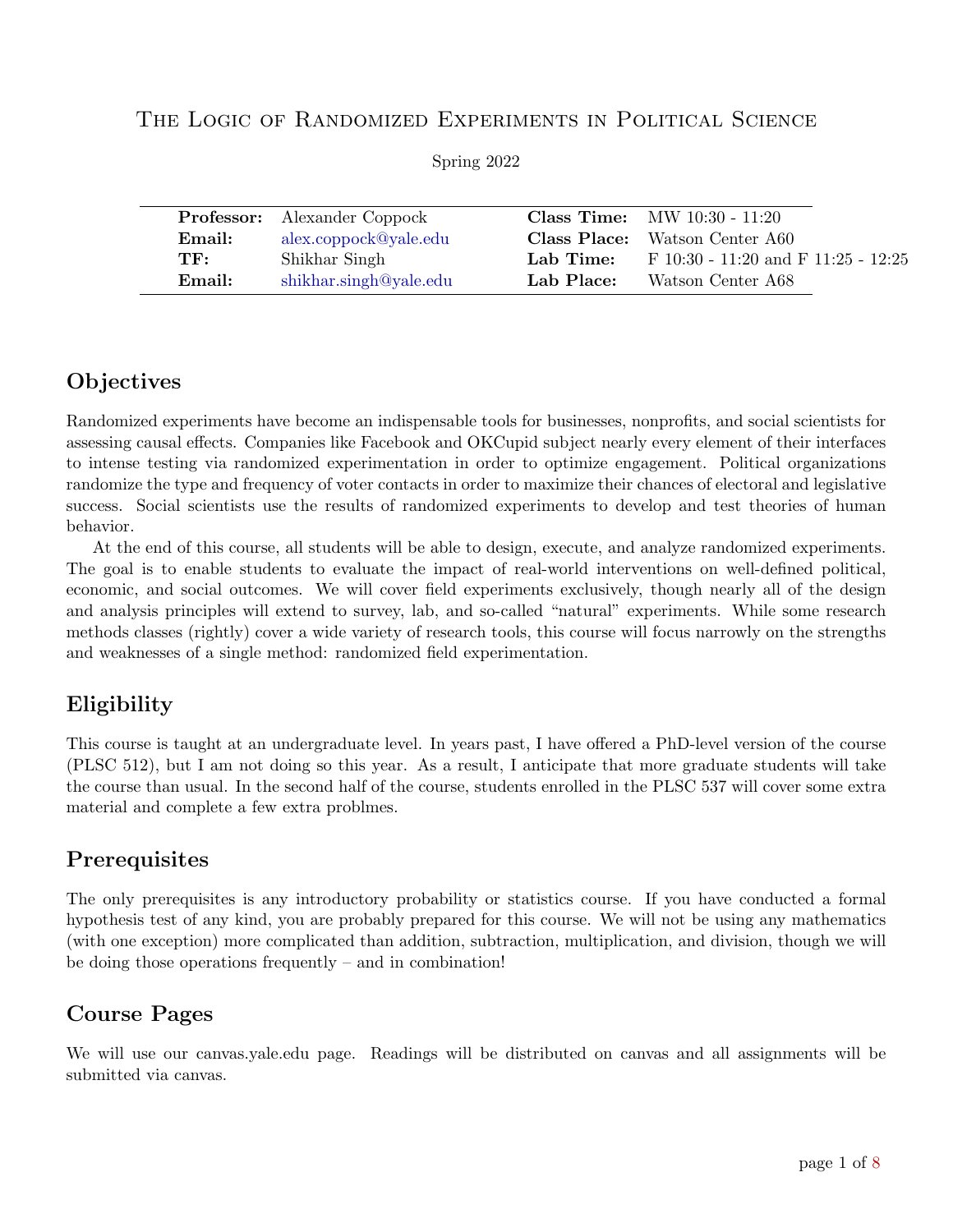# Office Hours

My office hours will be held on Mondays from 1:20pm to 4:20pm in RKZ 135. Sign up via calendly: [https:](https://calendly.com/acoppock) [//calendly.com/acoppock](https://calendly.com/acoppock). If all slots are taken, please email me for a time, I'm always happy to meet and it is an expectation that we will meet at least once or twice over the course of the semester.

Our TA, Shikhar Singh will also hold office hours on Tuesdays from 2-4pm in RKZ 204. Sign up via calendly, <https://calendly.com/shikhar-singh/experiments>. If these hours don't work for you, email for an appointment.

# Textbook:

Gerber, Alan and Green, Donald P. Field Experiments: Design, Analysis, and Interpretation, W.W. Norton, 2012. FEDAI will serve as our main textbook and source of weekly problem sets. We will read Chapters 1-5 and 9 over the course of the term. Copies are available at the bookstore.

## Software:

We will be using the open-source statistical software R. In addition to R, please also download and install RStudio, which is the software we'll use to write and edit scripts.

- Download R here: <www.r-project.org>
- Download RStudio here: <www.rstudio.org>

# Workload:

This course will involve a relatively heavy workload, and students considering enrolling should be aware that maintaining a high grade in this class will require sustained, serious effort all throughout the term. Your effort will be divided among three ongoing tasks:

- Weekly problem sets (5-8 hours a week)
- Weekly readings from the textbook FEDAI (1 hour a week)
- Weekly experimental articles. (2 hours a week, to be discussed in class)

In addition to these ongoing tasks, this course will feature two exams and a final project. The exams will be **easy** for you if you keep up with the problem sets. The final project is a practice experiment in which you will design, conduct, and analyze a randomized experiment. This project is typically a blast and I expect that you will have a great time doing it.

# Grading Policy:

Problem Sets (50%), Midterm Exam (10%), Final Exam (10%), Final Project (30%).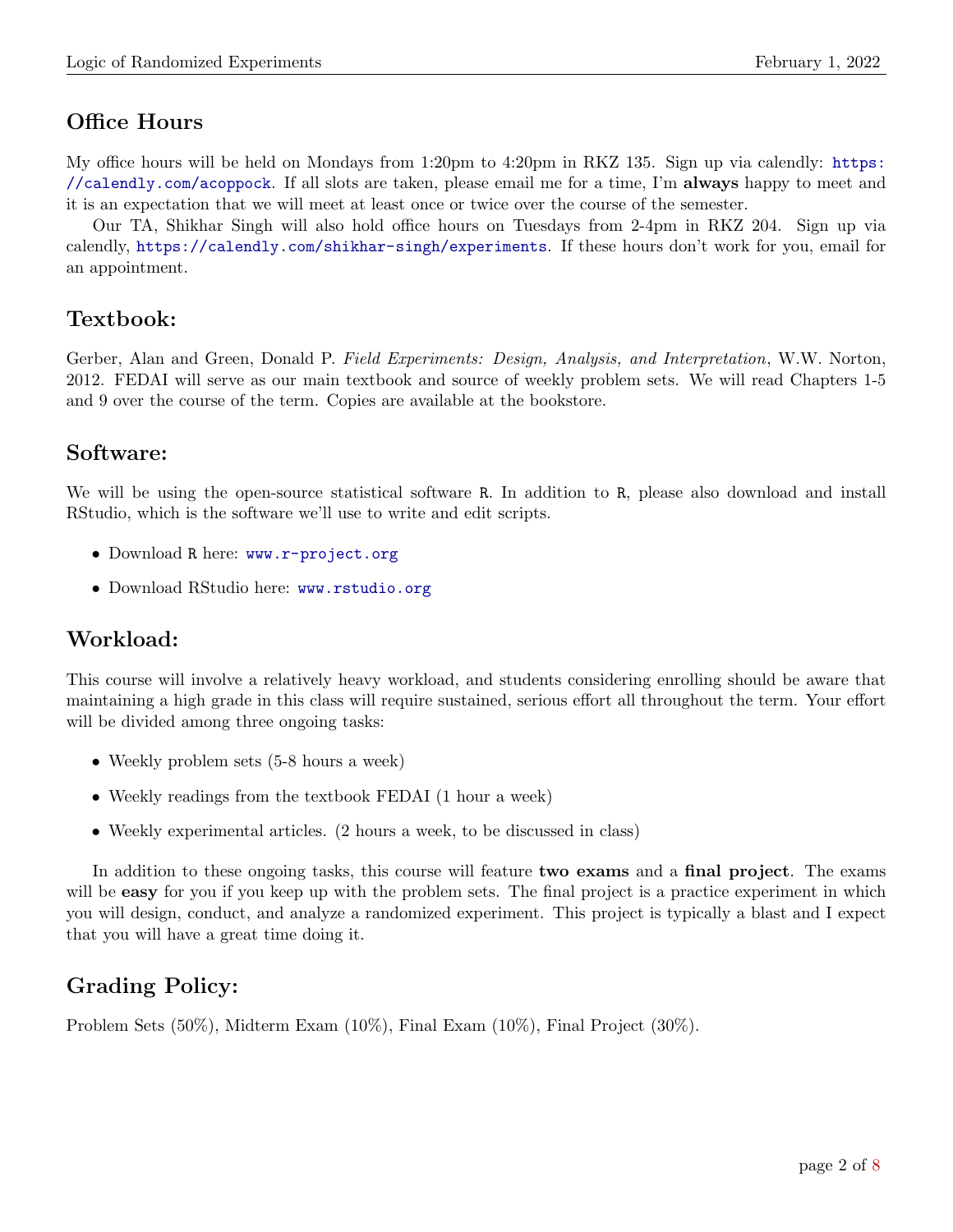# Problem Sets Policy:

All students must write up their problem sets individually. However, you may work in groups of up to three, though you are not required to work in groups at all. Please indicate at the top of your homework the names of the other students you worked with that week. Do not "share" members across groups. Do not copy and paste the answers across group members.

# Academic Honesty:

To ensure that you do not accidently violate Yale's academic honesty policies, please review these sites:

- Academic Honesty: <http://bit.ly/2a6uTC5>
- Understanding and Avoiding Plagiarism: <http://bit.ly/29VnoN1>

I would like to emphasize that it is a violation of the honesty policy to:

- Copy another student's problem set, just changing a few words here and there. Collaboration is encouraged, but at some point relying too much on your partner becomes a violation of academic integrity. Most cases are clear-cut; for cases that are ambiguous, ask.
- Copy and paste whole blocks of code from your partner that you didn't have a hand in writing.
- Copy whole sentences from the internet.

It is not a violation of the honesty policy to:

- Copy code from websites like stackoverflow or other online forums. This is not cheating, it's learning. Part of what makes it learning is that understanding code off the internet well enough to use it usually means that you at least sort of understand it. If you do copy such code, please include a link to the forum or site where you obtained the code in the comments. This is good practice anyway, as you will often forget where code came from!
- Discuss the problem sets with your partners and compare answers.
- Read others' final projects and offer/receive advice.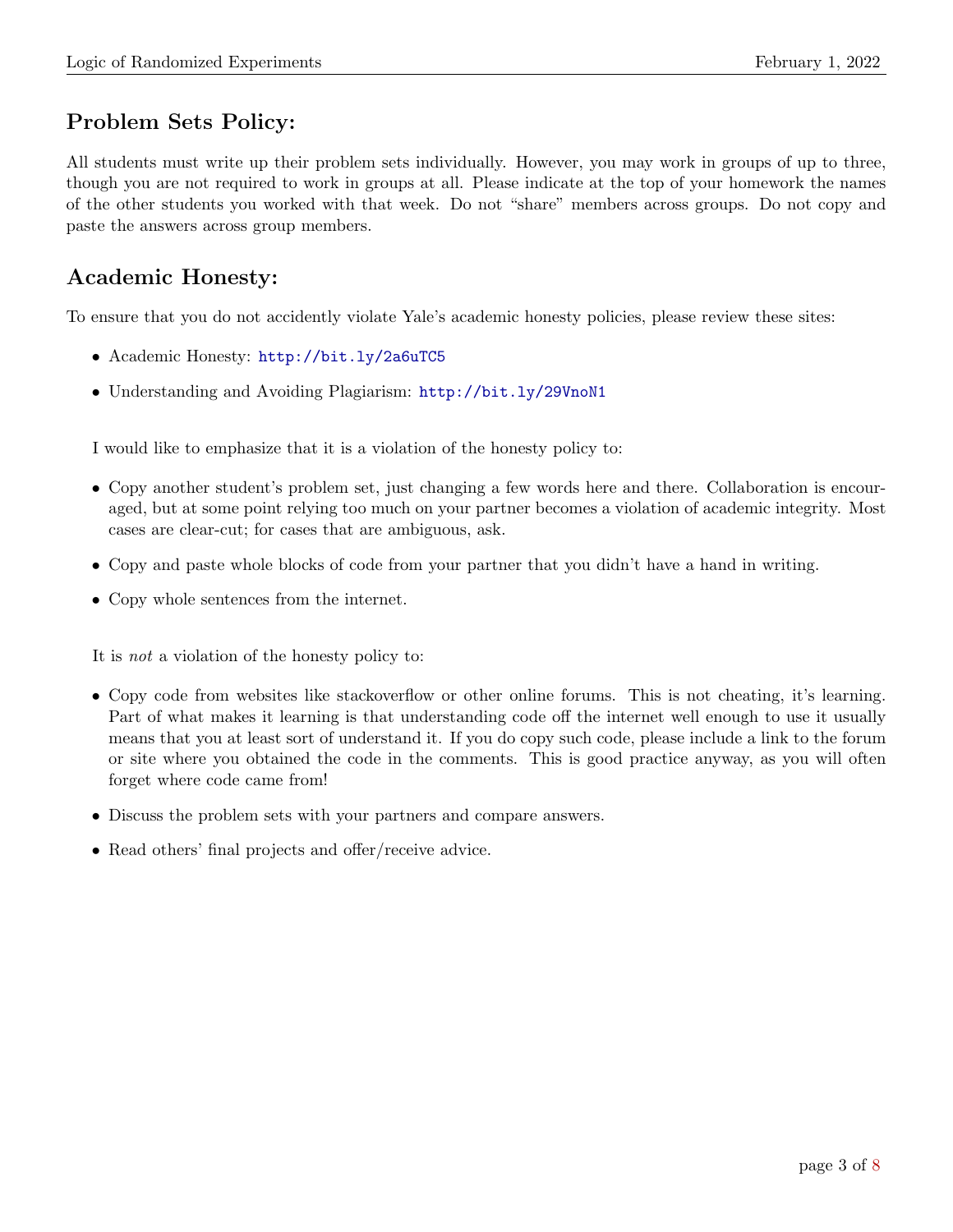# <span id="page-3-0"></span>Course Outline, subject to change

#### Week 1

Wednesday, January 26, 2022

- No readings
- Lecture: the goals of randomized experimentation

Friday, January 28, 2022

- Assignment: Install R (www.r-project.org), Rstudio (www.rstudio.com), and ensure that you can type 2+2 into the console and get back 4.
- Assignment: Problem set 1 assigned
- Reading for understanding: FEDAI chapter 1
- Reading for discussion: [Page](#page-7-1) [\(1998\)](#page-7-1)

#### Week 2

Monday, January 31, 2022

- Reading for understanding: FEDAI chapter 2
- Lecture: Potential outcomes and the ATE

Wednesday, February 2, 2022

- Reading for discussion: [Gerber et al.](#page-7-2) [\(2008\)](#page-7-2)
- Assignment: Problem set 1 due
- Assignment: Problem set 2 assigned

#### Week 3

Monday, February 7, 2022

- Reading for understanding: FEDAI chapter 3
- Lecture: Estimation and sampling distributions

#### Wednesday, February 9, 2022

- Reading for discussion: [Ashraf et al.](#page-7-3) [\(2010\)](#page-7-3)
- Assignment: Problem set 2 due
- Assignment: Problem set 3 assigned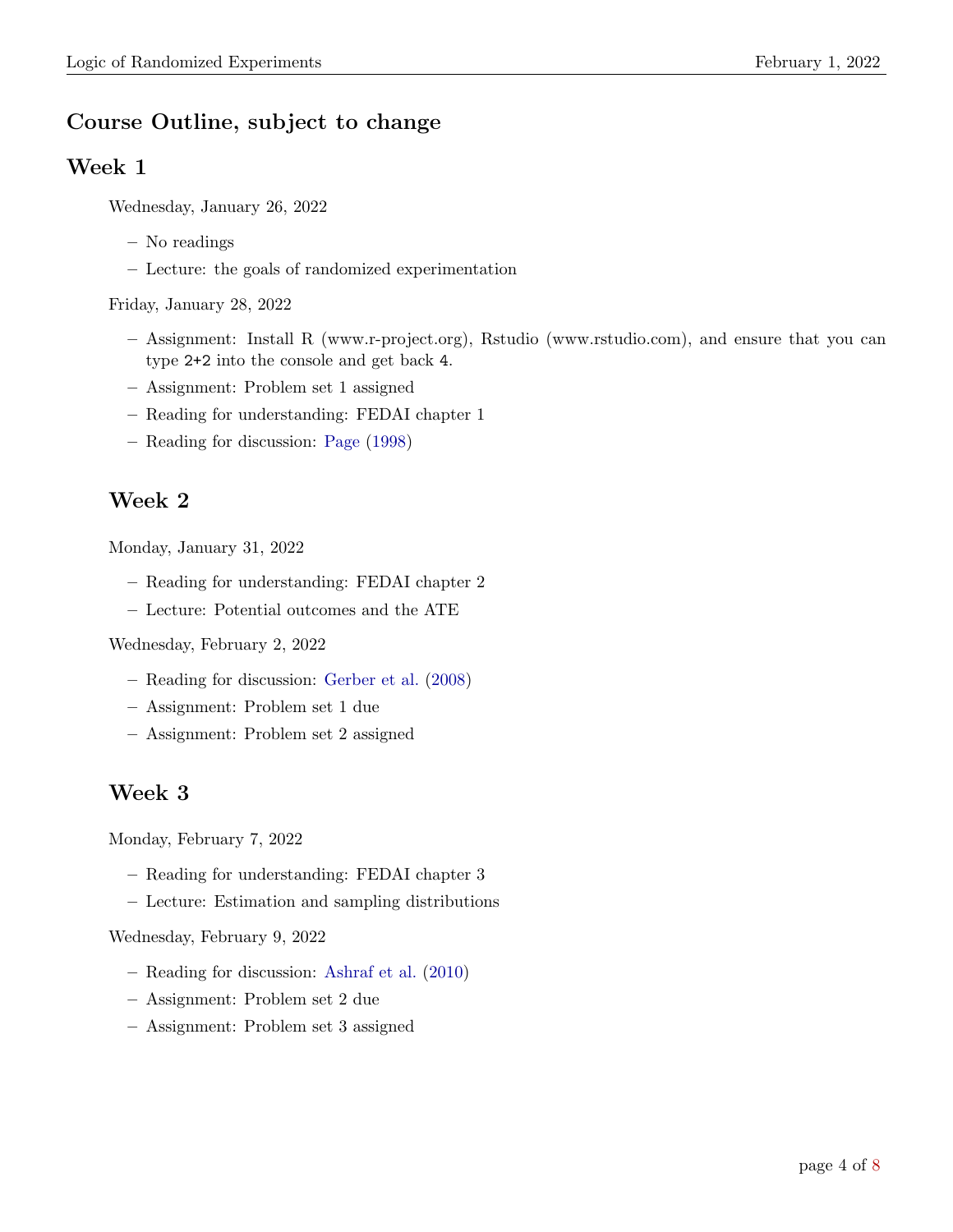### <span id="page-4-0"></span>Week 4

Monday, February 14, 2022

- Reading for understanding: FEDAI chapter 3
- Lecture: Hypothesis testing via randomization inference

Wednesday, February 16, 2022

- Assignment: Problem set 3 due
- Assignment: Problem set 4 assigned
- Reading for discussion: [Kalla and Broockman](#page-7-4) [\(2015\)](#page-7-4)

### Week 5

Monday, February 21, 2022

- Reading for understanding: FEDAI chapter 3
- Lecture: Blocking

Wednesday, February 23, 2022

- Reading for discussion: [Bertrand and Mullainathan](#page-7-5) [\(2004\)](#page-7-5)
- Assignment: Problem set 4 due
- Assignment: Problem set 5 assigned

#### Week 6

Monday, February 28, 2022

- Reading for understanding: FEDAI chapter 3
- Lecture: Clustering
- Reading for discussion: [Mousa](#page-7-6) [\(2020\)](#page-7-6)

#### Wednesday, March 2, 2022

- Reading for understanding: [Blair et al.](#page-7-7) [\(2021,](#page-7-7) Chapter 2) Available here [https://book.declaredesig](https://book.declaredesign.org/what-is-a-research-design.html)n. [org/what-is-a-research-design.html](https://book.declaredesign.org/what-is-a-research-design.html)
- Lecture: Simulating research designs
- Assignment: Assignment 5 due
- Assignment: Problem set 6 assigned
- Assignment: Proposal for practice experiment assigned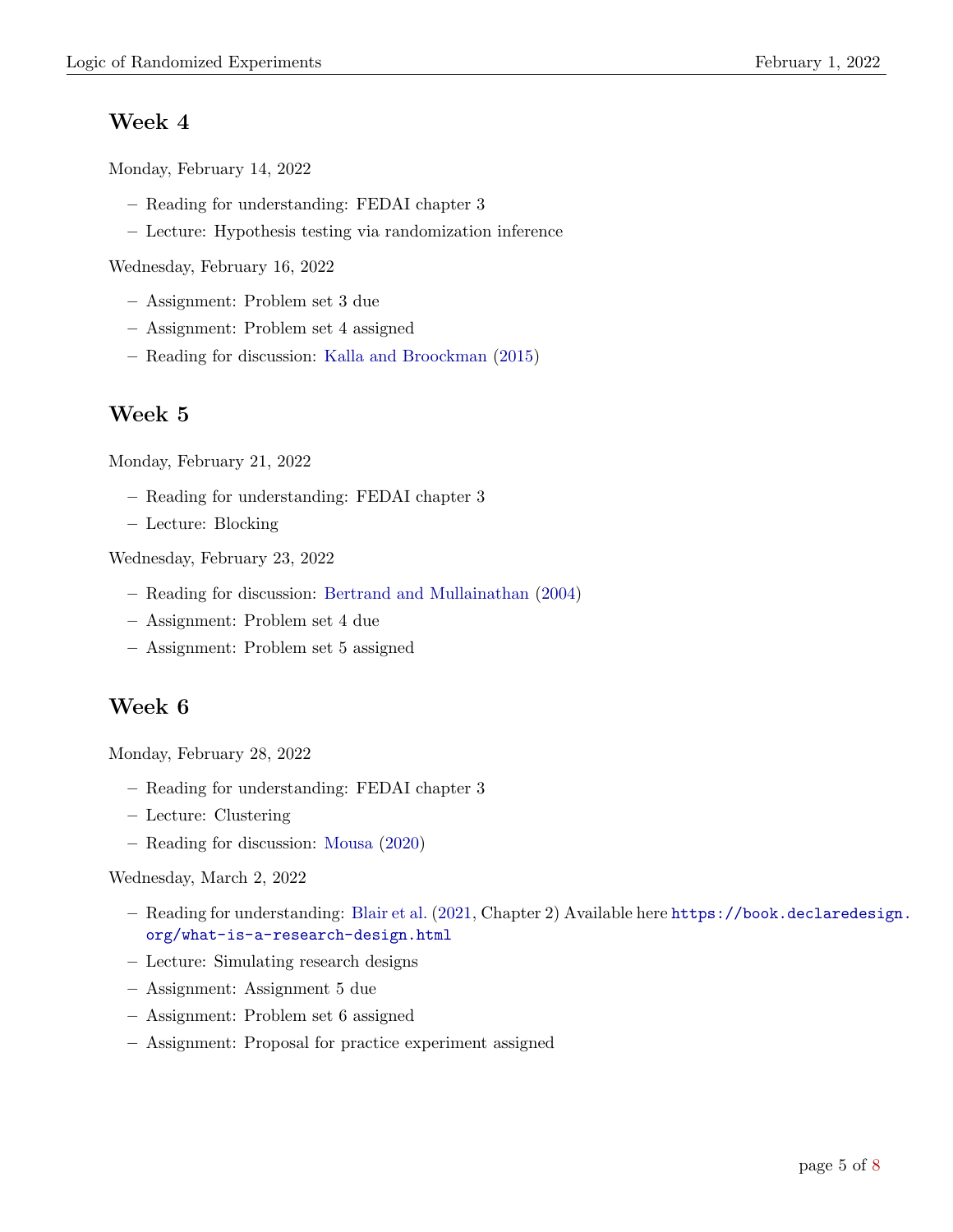#### <span id="page-5-0"></span>Week 7

Monday, March 7, 2022

– Reading: FEDAI: Chapter 4

Wednesday, March 9, 2022

- Reading for discussion: [Balcells et al.](#page-7-8) [\(2022\)](#page-7-8)
- Assignment: Problem set 6 due
- Assignment: Proposal for practice experiment due
- Assignment: Preanalysis plan for practice experiment (with simulated data and analysis) assigned

#### Week 8

Monday, March 14, 2022

– In class review session for exam

Wednesday, March 16,

– In class exam

## Spring Break

Monday, March 21, 2022

– No Class

Wednesday, March 23, 2022

– No Class

#### Week 9

Monday, March 28, 2022

– Reading for understanding: FEDAI chapter 9

Wednesday, March 30, 2022

- Reading for discussion: [\(Choi et al.,](#page-7-9) [2022\)](#page-7-9)
- Assignment: Preanalysis plan for practice experiment (with simulated data and analysis) due
- Assignment: Problem set 7 assigned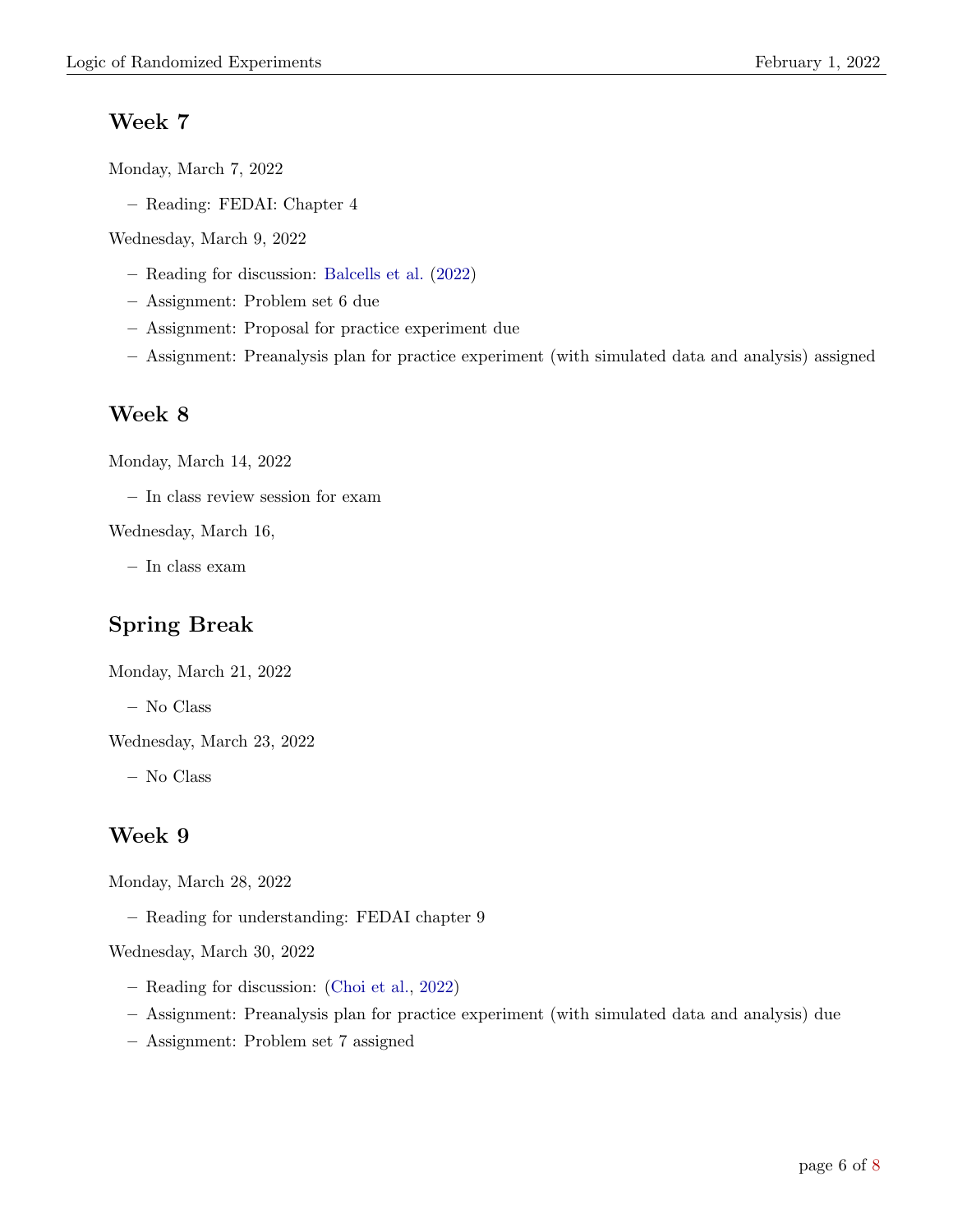# <span id="page-6-0"></span>Week 10

Monday, April 4, 2022

- Reading: FEDAI chapter 5
- Lecture: One-sided noncompliance

Wednesday, April 6, 2022

- Assignment: Problem set 7 due
- Assignment: Problem set 8 assigned
- Reading: [Gerber and Green](#page-7-10) [\(2000\)](#page-7-10)
- Reading: [McClendon](#page-7-11) [\(2014\)](#page-7-11)
- Reminder: make sure to set your experimental plans in motion!

## Week 11

Monday, April 11, 2022

- Assignment: Problem set 8 due
- Lecture: Placebo control

Wednesday, April 13, 2022

- Reading for discussion: [Karpowitz et al.](#page-7-12) [\(2017\)](#page-7-12)
- Reading for discussion: [Broockman and Kalla](#page-7-13) [\(2016\)](#page-7-13)
- Reminder: make sure you plan to complete your experiment with enough time to analyze the data and make a nice presentation for Monday the 18th.

## Week 12

Monday, April 18, 2022

– Share Practice experiments in class

Wednesday, April 20, 2022

– Share Practice experiments in class

## Week 13

Monday, April 25, 2022

– In-class review session

Wednesday, April 27, 2021

– In-class final exam